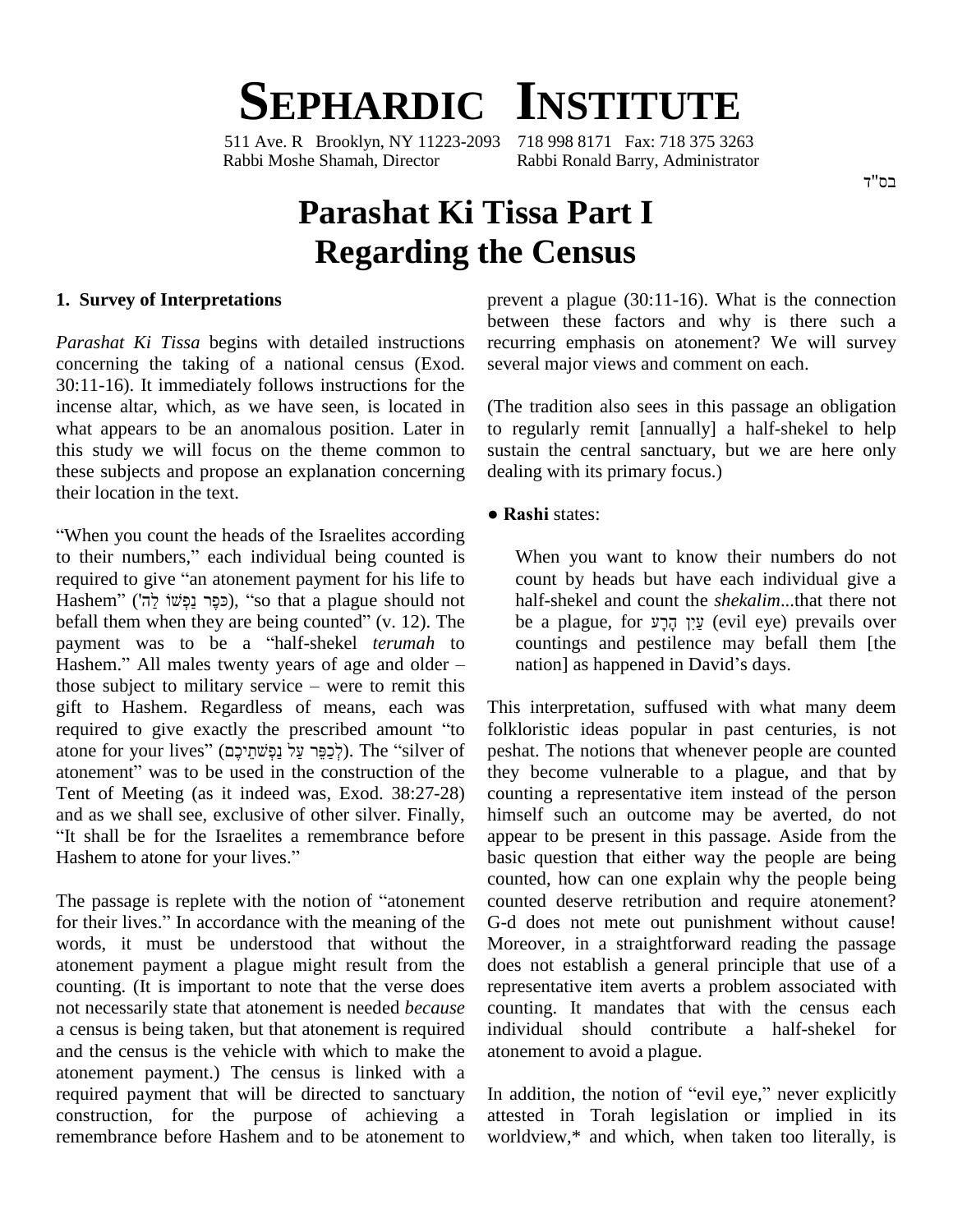incongruent with the Torah's anti-pagan revolution, is not indicated as the backdrop of this legislation. Such and<br>a notion implies the existence of forces in the universe suscep<br>that are automatically activated and work in "magical" subtle. a notion implies the existence of forces in the universe ways, independently of principles of fairness and moral values.

In later times, when there no longer was a threat to appreciation of the Torah's anti-pagan stance and with no direct connection to an "evil eye" explanation, some sages did propound a related practice. They taught that when one desires to count people, the count should be of items, even the fingers of those being counted, not of the individuals themselves. "in count should be of items, even the fingers of those comparison counted, not of the individuals themselves. "I<br>Regarding the Mishnah's statement concerning this, and being counted, not of the individuals themselves. "rational Regarding the Mishnah's statement concerning this, and the Talmud asked, "[why not] count them directly?" comm Regarding the Mishnah's statement concerning this, and<br>the Talmud asked, "[why not] count them directly?" com<br>(*b. Yoma* 22b). The reply was that the Mishnah's disp formulation supports the view that one should not count Israel. Both question and answer imply that this through the "natural law" of His creation. The masses, was not a matter of consensus nor even a practice widely known. Perhaps some authorities perceived counting people directly as overly individualizing members of a group, denigrating the value of the "evil eye." Since this belief was widespread in the assemblage, especially considering that Israel is construed as a corporate entity symbolized in its various organized groupings. Or it may be that counting individuals directly may have been viewed as indicative of limiting or controlling them. the quesses the states:  $\cdot$ Whosoever

questi-<br>Along similar lines, Rabbi Eleazar states: "Whosoever<br>counts Israel violates a negative precept" (*b. Yoma* • Sfor Along similar lines, Rabbi Eleazar states: "Whosoever<br>counts Israel violates a negative precept" (b. Yoma<br>22b), citing the verse, "The number of Israel shall be like that of the sands of the sea that cannot be 22b), citing the verse, "The number of Israel shall be like that of the sands of the sea that cannot be counted" (Hos. 2:1). He views the matter as a rabbinic maxim established to highlight and respect the notion counted" (Hos. 2:1). He views the matter as a rabbinic<br>maxim established to highlight and respect the notion<br>inherent in that verse, creatively reading Hosea's maxim established to highlight and respect the notion<br>inherent in that verse, creatively reading Hosea's 5.<br>words "that cannot be counted" as "that should not be inherent in that verse, creatively reading Hosea's words "that cannot be counted" as "that should not be counted," focusing attention on Israel's blessing.

There are *aggadic* and *midrashic* statements that refer to אֲיִן הַרָע. Many appear to refer to supposedly mystical powers based on views widely accepted at the time. Some have understood these statements as extensions of rationalistic notions clothed in popular motifs. Extraordinarily beautiful possessions, great successes and superior endowments promote haughtiness and arrogance, prompt jealousy, resentment and hatred, and lead to a host of negative haughtiness and arrogance, prompt jealousy, work of His hands" (Job 34:19).<br>resentment and hatred, and lead to a host of negative<br>consequences. Also, the "eye" of others, the feeling This suggestion is also problematic. that one is being scrutinized, may cause the possessor

of distinctive possessions to question his worthiness and "right" to his belongings, rendering him susceptible to unconscious impulses, setting in motion subtle, self-destructive behavioral patterns.

As to Rashi's citation of the King David case as an example of a census that caused a pestilence, presumably because it was not carried out with a representative item, the half-shekel, we will comment on that in our next study.

**S. D. Luzzato** also interpreted our passage as **interpreted** our passage as • S. D. Luzzato also interpreted our passage as containing an "evil eye" implication, but with a **S. D. Luzzato** also interpreted our passage as ontaining an "evil eye" implication, but with a rational" bent. Men who glory in their great wealth and kings who review their mighty soldiery commonly become overly confident and insolent, dispositions that often lead to adverse repercussions and suffering. This is G-d's divine retribution working dispositions that often lead to adverse repercussions and suffering. This is G-d's divine retribution working. lacking sophistication as regards subtle psychological and sociological forces, mistakenly attribute the ìdeleterious results they observe in the world to the nd sociological forces, mistakenly attribute the eleterious results they observe in the world to the evil eye." Since this belief was widespread in the ancient world, including in pre-Torah Israel, and since the concept involved was linked to the belief in divine providence, G-d did not choose to stamp it out altogether in the Torah but provided a means to avert the danger. However, this does not resolve most of the altogether in the Torah but provided a means to avert<br>the danger. However, this does not resolve most of the<br>questions asked above on the "evil eye" interpretation. estions asked above on the "evil eye" interpret<br>**Sforno** interpreted the matter as follows:

The need to count people arises from ongoing changes in circumstances that include birth and death and "there is no death without sin" (*b*. *Sabb*. changes in circumstances that include birth and 55a). Therefore, every counting of people stirs heavenly remembrance of sin. Accordingly, it is appropriate when counting people that each<br>individual give an expiation payment for himself<br>in honor of Hashem, for "He is merciful and individual give an expiation payment for himself individual give an expiation payment for himself<br>in honor of Hashem, for "He is merciful and<br>expiates sin" (Ps. 78:38), as the passage states in honor of Hashem, for "He is merciful and r of Hashem, for "He is merciful and<br>sin" (Ps. 78:38), as the passage states<br>לְכַפֵּר עֲלְ. Because of this the rich man is not to exceed the set amount and the poor man not to give less, for in such matters we say the proper not to exceed the set amount and the poor man not<br>to give less, for in such matters we say the proper<br>approach to Hashem is "who does not recognize the rich more than the poor, for they are all the approach to Hashem is "who does<br>the rich more than the poor, for th<br>work of His hands" (Job 34:19).

This suggestion is also problematic. True, a reason for a census is that some people included in a previous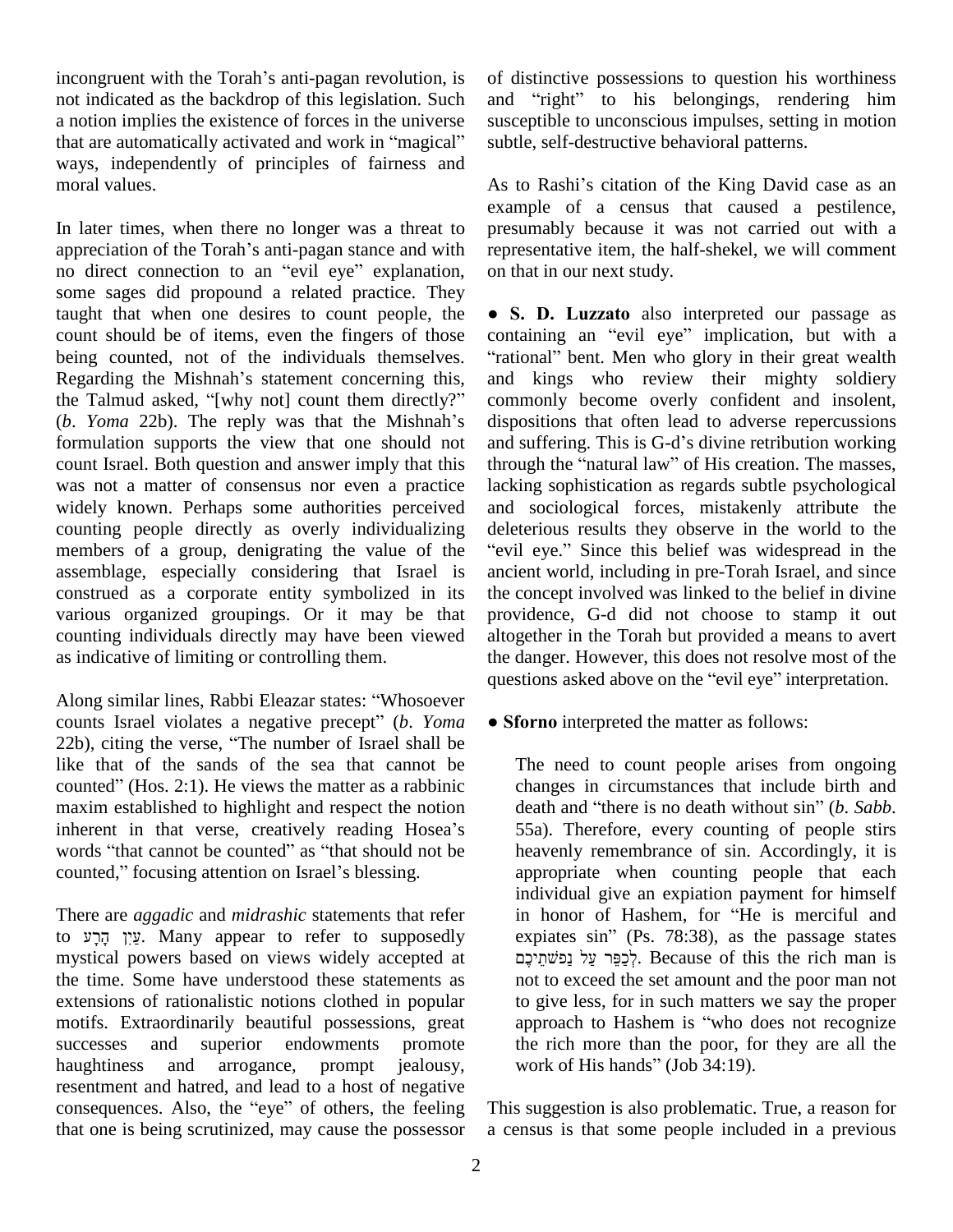count have died. We will here grant that their death was due to their sins (a matter of dispute in the Talmud and in any event an *aggadic* concept, given that death is inevitable), and that the living who are being counted have their own sins. But can the (those recognition that people had died, thus requiring a new 1 cent count, "stir heavenly remembrance of sin," that G-d mention recognition that people had died, thus requiring a new would therefore decide to punish the people for their sins and bring a plague upon them if they do not make an expiation payment? The connection is remote and the policy imputed to the Deity is overly mechanistic, therefore not credible. Moreover, the explanation is not relevant to our case as we are dealing with the first national census.

 **M. D. Cassuto,** based on findings related to censustaking in ancient Near Eastern societies, understood our passage as follows: The very taking of a census, engaging in human planning and calculated endeavor, betrays a degree of lack of trust in G-d. Thus, when the leaders decide that a census is required, the Torah permits them to have it but only with a stipulation that it be accompanied by a purification procedure to avert calamity. However, this interpretation appears overly dependent on pre-Torah notions of multiple and conflicting cosmic forces. From a monotheistic Tabe<br>perspective it cannot be conceived that when fulfilling midst<br>G-d's instructions to carry out a census that He Israel perspective it cannot be conceived that when fulfilling prescribed He should deem it a lack of trust in Him worthy of subjecting the nation to calamity.

• N. Sarna points out that in ancient times a them" (Exod. 30:16). Hence, the ongoing presence of peacetime census was generally a perilous enterprise. • N. Sarna points out that in ancient times a the peacetime census was generally a perilous enterprise. the It fostered popular anxiety, "for a census almost at invariably portended preparation for war or the It fostered popular anxiety, "for a census almost<br>invariably portended preparation for war or the<br>imposition of some new tax." Thus, it came to be perceived as a cause of danger (JPS Commentary on Exodus p. 195). However, it does not appear that the extensive legislation attached to the *Ki Tissa* census, census passage with the "new" legislation (appearing with the tremendous emphasis on the need for atonement, was established primarily as a strategy to Tabern<br>address basically unwarranted fears or to assuage the then<br>people's psychological anxieties. aposta address basically unwarranted fears or to assuage the

 **Benno Jacob** commented as follows: A census in ancient times was primarily a preparation for war, which invariably involves killing. Taking a human Ezra (<br>life, although sometimes necessary, is a violation of others<br>G-d's creation. Thus, the census would be census life, although sometimes necessary, is a violation of highlighting this important concept. Before

proceeding to battle, soldiers must pay ransom for their lives for the lives they may take, even if such<br>would be in the line of duty. This too is a problematic<br>interpretation. Our passage does not mention יוֹצֵא צָבָי would be in the line of duty. This too is a problematic (those who go forth in the military) as in the Numbers 1 census passage (although it could have been mentioned when prescribing the age at which the counting begins) and appears far removed from such a consideration. Moreover, it does not appear that the Torah views the taking of lives in a mandatory battle as requiring self-ransom. In the exhortation and directives to the soldiery at the mustering before battle (Deut. 20) – the precise spot where such a notion directives to the soldiery at the mustering before battle (Deut.  $20$ ) – the precise spot where such a notion should have been mentioned – there is no hint of it. The optional offering made by the military leaders after the war with Midian, "to atone for our lives" (Num. 31:50), was in gratitude for the extraordinary outcome that not one Israelite life was lost, contrary to the natural order, as they explicitly state.

Some commentators are of the opinion that the command to have an atonement payment attached to the census was intended to be a one-time requirement. The half-shekel payments were mostly used for the<br>foundation sockets of the Tabernacle wall panels. The<br>Tabernacle – representing Hashem's presence in the foundation sockets of the Tabernacle wall panels. The<br>Tabernacle – representing Hashem's presence in the<br>midst of the nation – stands on the foundation of Tabernacle – representing Hashem's presence in the males participated and shared equally. These Israel's atonement payments, fees in which all adult before Hashem for Israel, to be an atonement for payments were designated to serve as "a remembrance the Tabernacle (see Hizquni) obviated the need for atonement payments with future censuses. But what was the original need for atonement?

The school of thought that interprets the Tabernacle to be a response to the golden calf would include the The school of thought that interprets the Tabernacle to<br>be a response to the golden calf would include the<br>census passage with the "new" legislation (appearing out of chronological order together with the Tabernacle legislation). The atonement payment could then be understood to refer to the golden calf apostasy. But as we have pointed out (see our *Parashat Terumah Part I* study) there is considerable basis, even compelling evidence, to interpret the Tabernacle narrative in chronological order (as do Ibn Ezra (Exod. 25:1); Ramban (Exod. 35:1; Lev. 8:2) and others). How could the need for atonement with the census be understood according to that school of thought?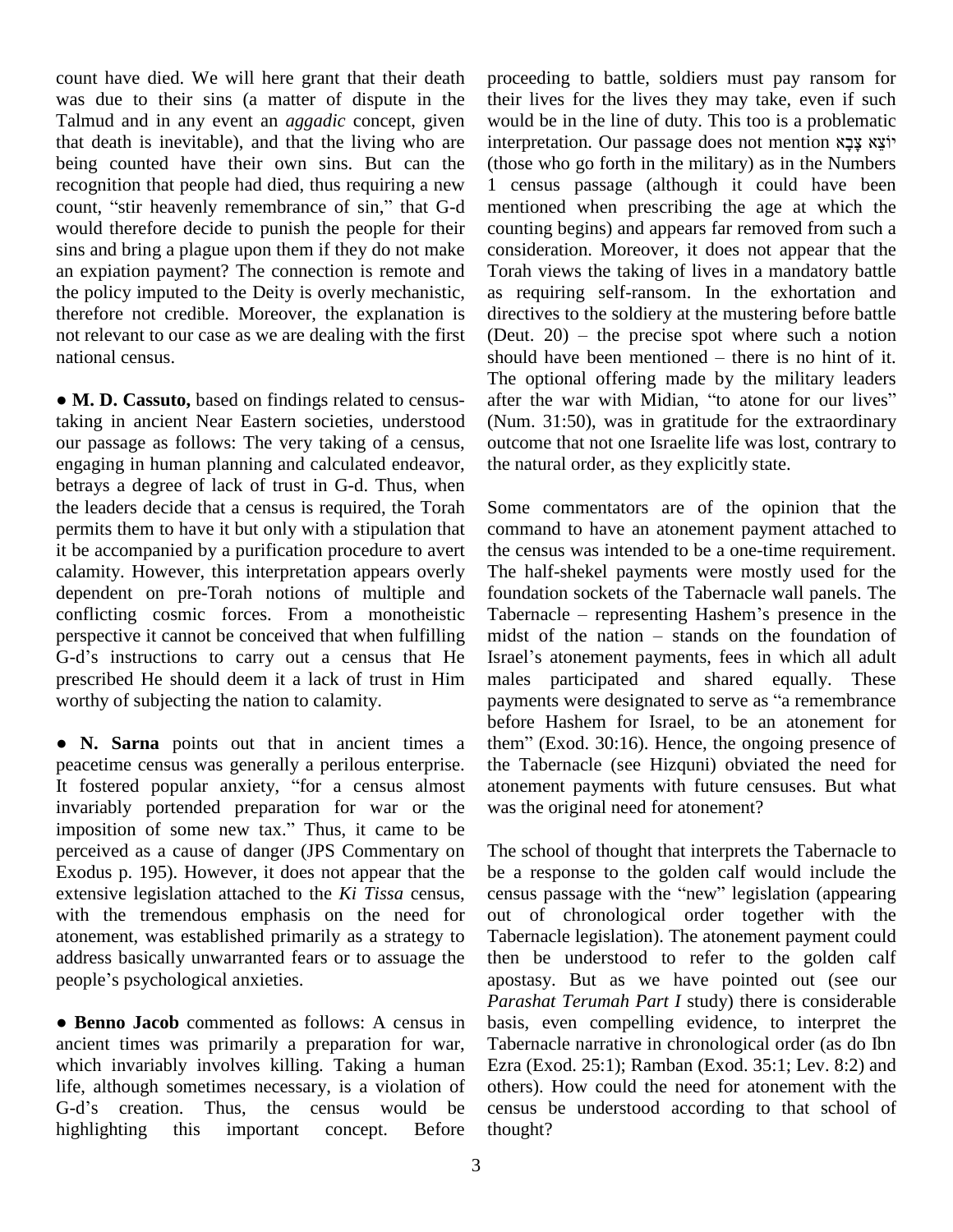# **2. Census and Incense Altar <sup>ñ</sup> Another Interpretation**

The textual placement of the census passage requires explanation. It follows immediately after instructions for the incense altar and precedes the instructions that prescribe the laver and its stand, the last of the calf episode – the order in which it is narrated in the Tabernacle furnishings described in these chapters. text – or postdated it. Without a truly compelling Although the half-shekel payments associated with the census constituted the primary silver used in Although the half-shekel payments associated with the reaso<br>census constituted the primary silver used in as our<br>Tabernacle construction – that for casting the given foundational sockets of the wall boards, perhaps justifying inclusion of the census in the broader foundational sockets of the wall boards, perhaps several justifying inclusion of the census in the broader how instructional section – why was it interposed between compe instructions for construction of two vessels? (As we chronological order – the incense altar surely appears pointed out in our study on *Parashat Tesavveh Part II*, the placement of instructions for the incense altar itself requires explanation, a matter we will now also address.)

Ibn Ezra suggests that the census is attached to the incense altar passage because the latter's last verse prescribes the *kapara* (atonement) ritual for the altar on the Day of Atonement (*yom hakipurim*). That verse employs the  $k-p-r$  stem three times, and the census passage deals extensively with *kapara*. Indeed, an employs the  $k-p-r$  stem three times, and the census neigh passage deals extensively with  $kapara$ . Indeed, an sanct important aspect of the incense altar's purpose is to be Comm a vehicle to accomplish *kapara* for Israel. In Numbers important aspect of the incense altar's purpose is to be<br>
a vehicle to accomplish kapara for Israel. In Numbers Tesaveh Part II study). After the epochal<br>
17:11, when G-d's plague struck Israel, Moses transgression of the instructed Aaron to place fire from the altar in a pan, add incense and rush to the people to make *kapara* for instructed Aaron to place fire from the altar in a pan, meas add incense and rush to the people to make *kapara* for them, as the plague had begun. Aaron "placed the The a add incense and rush to the people to make *kapara* for<br>them, as the plague had begun. Aaron "placed the T<br>incense and made *kapara* for the people" (Num. ao 17:12).

The association of *kapara* with the incense altar may partly explain the textual location of the census individual's life was the plague Hashem decreed was passage, but the incense altar passage itself is in an to occur in retribution for the nation's betrayal of the anomalous location. To briefly summarize the problem: The incense altar appears after instructions for the main furnishings are transmitted, contrary to those times that a census is associated with plagues – its position within the order of furnishings that is consistently enumerated in each of the following consistently enumerated in each of the following the references to them. It follows the cluster of verses that pes "concluded" the section of instructions for the major pur furnishings and basic matters relevant to the priests.<br>When the sacrificial altar was introduced it was T<br>presented as the only altar, termed "the" altar, li When the sacrificial altar was introduced it was implying that there was no second altar. In our *Parashat Tesaveh Part II* study we reviewed many of

the traditional explanations proposed and found them unconvincing.

In our *Parashat Terumah Part I* study we discussed the controversy regarding whether transmittal of Tabernacle instructions to Moses preceded the golden calf episode – the order in which it is narrated in the Tabernacle instructions to Moses preceded the golden<br>calf episode – the order in which it is narrated in the<br>text – or postdated it. Without a truly compelling reason to explain why this section should be viewed as out of chronological order we should assume the given order is chronological, for which we cited several strong indications. However, regardless of how that controversy is resolved, the evidence is compelling that not all Tabernacle instructions are in chronological order – the incense altar surely appears compelling that not all Tabernacle instructions are in to have been appended later.

This golden vessel, so closely associated with atonement, seems not to have been in the original plans. It appears probable that Hashem added it as part of the national atonement process after the golden calf apostasy. He prescribed it as a golden vessel and had it placed in the Tent of Meeting contrary to standard sanctuary regulations popular in those times in neighboring societies that did not allow altars in the sanctum portion of a sanctuary (see M. D. Cassuto, Commentary on Shemot, p. 273, cited in our *Parashat*<br> *Tesaveh* Part II study). After the epochal<br>
transgression of the golden calf, "emergency" *Part II* study). After the epochal measures had to be introduced.

The adjacent census passage also appears to have been added subsequent to the golden calf as another part of the atonement process and attached to the subject that it is thematically linked to. The plague to be averted by the atonement payment to Hashem for the it is thematically linked to. The plague to be averted<br>by the atonement payment to Hashem for the<br>individual's life was the plague Hashem decreed was by the atonement payment to Hashem for the individual's life was the plague Hashem decreed was<br>to occur in retribution for the nation's betrayal of the covenant with the golden calf, as we shall soon see.<br>Perhaps the Torah utilized the popular conviction of<br>those times that a census is associated with plagues – Perhaps the Torah utilized the popular conviction of resulting from the many times that a census had been the precursor of war, which in turn brought famine, pestilence and other ills  $-$  but transformed it for its purposes.

There are compelling textual hints that support the linkage of the census with the golden calf episode. In the concluding verses of the latter, after Moses stated he would try to achieve atonement for Israel,  $\gamma_{\text{N}}^{\text{max}}$ the concluding verses of the latter, after Moses stated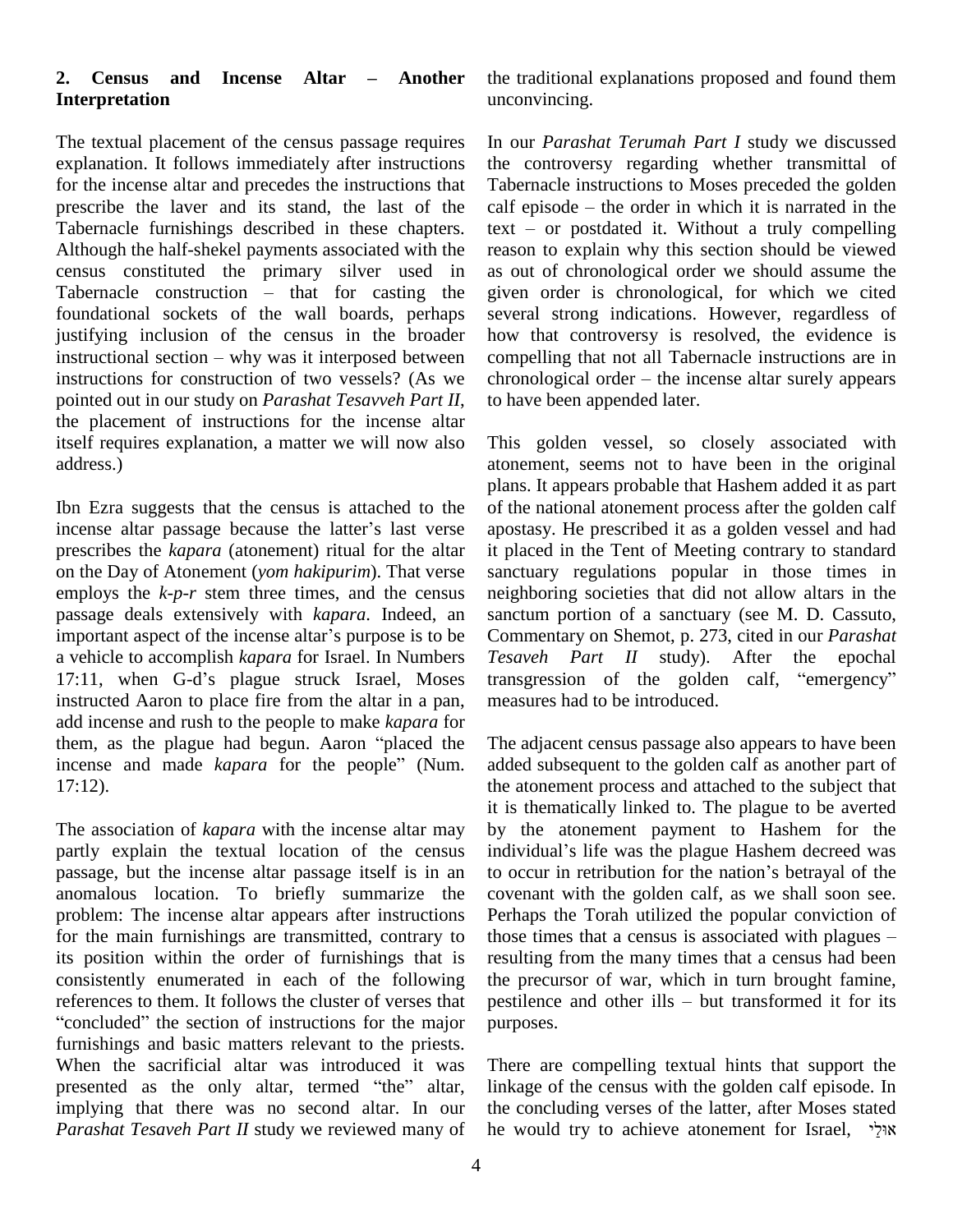ʣʲʔˎʍ ʤʸʕ˝ʍʫʔʠʏ (ìperhaps <sup>I</sup> could bring about אַכַּפְּרָה בְּעַד חַטַּאתְכֶם ("perhaps I could bring about  $\,$  3. Con atonement for your sins" [Exod. 32:30]), he requested י אֲכַּפְּרָה בְּעַד חַטֵּאתְכֶם ("perhaps I could bring about 3.<br>atonement for your sins" [Exod. 32:30]), he requested<br>from G-d תִּשָּׂא חַטְאתָם (v. 32), using the word that Th opens our census passage *tissa* for forgiveness. from G-d מִשְא הַעָּא הַעֲא הַעֲאתָם (v. 32), using the word that The Sopens our census passage *tissa* for forgiveness. leads<br>Hashem did not accept Moses' request for immediate Levit opens our census passage *tissa* for forgiveness. lea<br>Hashem did not accept Moses' request for immediate Lev<br>forgiveness אָם הִשְּׂם, but He provided a procedure for exp Hashem did not accept Moses' request for immediate Lev<br>forgiveness אָם תִּשָּׂא, but He provided a procedure for exp<br>forgiveness, פִּי תִּשָּׂא, In rejecting Moses' request for relation immediate forgiveness, Hashem said it is time to forgiveness, פִי תִּשָׂא. In rejecting Moses' request for day when I make an accounting, I will call them to law of Exodus  $21-23$ ) with the covenantal procedures  $p$ roceed and ובִיוֹם פּקָדי וּפקדָתי עֲלְהֶם הַשֹּאתה ("And on the followed by the closing verse of the passage which<br>
given <br/>speaks of retribution וַיָּגָר ה' אֶת הָעָם עַל אֲשֶׁר עָשׂוּ אֶת הָעֲם עַל kablets<br>
(''And Hashem struck the people with a plague of the speaks of retribution 
of their sins" [v. 34]). This is immediately of<br>followed by the closing verse of the passage which gi<br>
rispeaks of retribution יַיִּגְּךָ ה' אֶת הָעָם עַל אֲשֶׁר עָשׂוּ אֶת הָעֲם וֹ speaks of retribution נִיגּרְ $\pi$ יִאָל אֲשֶׁר עָשׂוּ אֶת נִיצְגַל ("And Hashem struck the people with a plague because they had made the calf" [v. 35]). This verse does not seem to be referring to the time period of the previous verses, given that Hashem had just decreed that the retribution would be at a future time. It appears to be a retrospective statement (as often found in the Torah) mentioning something that occurred later in closing the passage.

The cluster of words and phrases in these six verses (Exod. 32:30-35) is strikingly reminiscent of the key terms of the six verses of our census passage (Exod. a 32:30-35) is strikingly reminiscent of the key<br>
30:11-16): פִפְּך נַפְּשׁוֹ לִפְקֵדֵּיהֶם , כִּפֶר נַפְּשׁוֹ<br>
30:11-16): פִפְקד אתָם ,כּפֶר נַפְּשׁוֹ s of the six verses of our census passage<br>קד אתָם ,פּפֶר נַפְשׁוֹ ,לְפְקֵדֵיהֶם ,פִּי תִשָּׂא .<br>לְכַפֵּר עַל נַפְשֹתֲיכֶם and יִהְיֶה בָּהֶם נֶגֶף בִּפְקִד.

The last of the major furnishings, the laver and its base, prescribed after the census, may also be part of The last of the major furnishings, the laver and its remindbase, prescribed after the census, may also be part of elabor the response to the golden calf. The laver's purpose was to increase the focus on purification for Aaron and his sons and continually provide opportunity for it.

*Parashat Terumah* begins with the frequently attested introductory statement: "Hashem spoke to Moses, saying"  $(25:1)$ . From that point until the beginning of the census passage  $(30:11)$ , a span of more than six chapters, neither that introductory formula nor any other such formula is found in the text. This indicates that the census passage was not part of the previous body of instructions. That such an introductory formula did not precede the incense altar paragraph may be because as a furnishing (especially one that henceforth was to be fully integrated in all listings of furnishings) it was more appropriate that it be directly appended to the section that included the instructions for furnishings.

## **3. Conclusion and Summary**

The Tabernacle with its legislation  $-$  the program that leads to purity and holiness (essentially the book of Leviticus) – appears to have been  $G-d$ 's plan for expansion of covenant laws and enrichment of His relationship with Israel even before the golden calf. It was a second phase of lawgiving separated from the<br>first phase (the Decalogue and the three chapters of<br>law of Exodus 21–23) with the covenantal procedures first phase (the Decalogue and the three chapters of of Exodus 24. Instructions for the Tabernacle were given after G-d summoned Moses to receive the tablets but before He gave them and the proclamation of the blessings and curses (Lev. 26), which constitute finalization of the covenant. The purity and holiness laws were to be seen as connected to the original lawgiving at Mount Sinai.

In accordance with their respective subject matter, the two phases of lawgiving teach that G-d's essential will was to ensure that righteousness and justice, based on a monotheistic foundation, pervade society. That is primary as constantly taught by the prophets. Ritual is a secondary phase, important to instill discipline, achieve holiness and direct the individual to a closer relationship with G-d, all of which help promote the primary goal. (This is somewhat similar to the Rambamí<sup>s</sup> interpretation of Jeremiah 7:32-33 and reminiscent of his interpretation of sacrifices as elaborated in his *Guide for the Perplexed*, III:32.)

After the golden calf episode G-d expanded the Tabernacle program to accommodate the additional purpose of national atonement. Adding the golden altar and the census laws to provide for each individual to contribute an equal share of the silver for the foundation of the Tent of Meeting, which would be an ongoing remembrance before G-d, were powerful vehicles to help achieve the necessary goal.

Accordingly, the half-shekel payment was not a requirement for an ordinary census, and that is why no mention is made of it in association with the census taken in the fortieth year (Num. 26), $**$  with the King David census, or anywhere elsewhere in Scripture.

The incense altar passage and that of the census do not include any explicit statement as to their provenance, despite the unmistakable allusions. This may be to maintain a degree of singularity and uniformity within